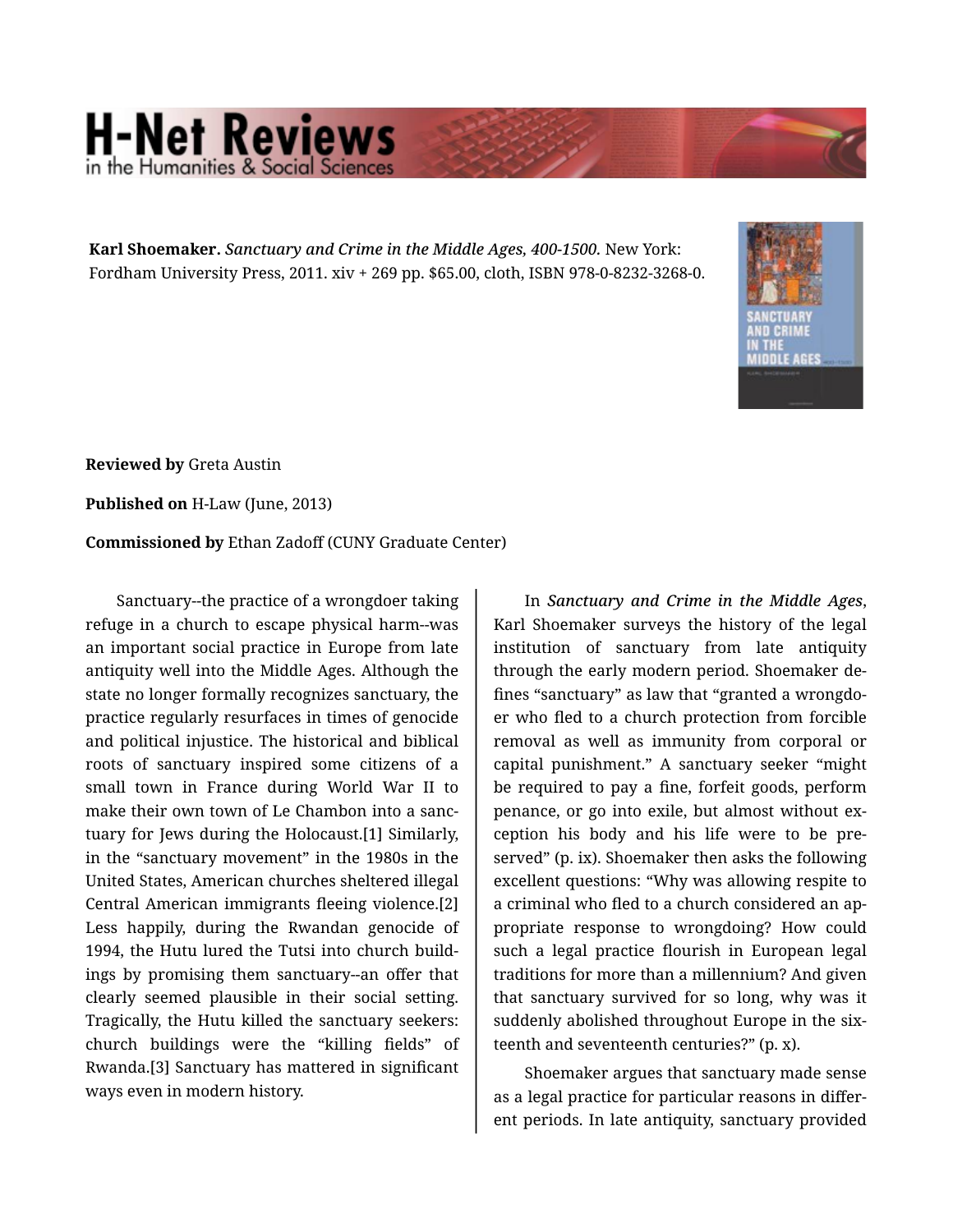a locus for clerical intercession, and was closely related to penance. In the early Middle Ages, sanc‐ tuary in Europe played an important role in what Shoemaker calls "the blood-feud" and enabled clerics to continue to intercede in these disputes. The power to grant sanctuary also reinforced the authority of the ruler, according to Shoemaker.[4] In a sudden and rather unexplained shift, Shoe‐ maker then moves from early medieval Continen‐ tal sources to the Anglo-Saxon sources because of their "rich material" (p. 78). In the twelfth centu‐ ry, the developing common law in England ac‐ commodated sanctuary into its framework, in part as a way to reinforce royal authority and law, which could "claim more of a monopoly on dis‐ pute settlement and legitimate violence than Eng‐ lish kings had known before" (p. 116). Finally, he argues, high medieval canon law led to the end of sanctuary, because ideas about law and punish‐ ment changed. Around the year 1200, canon law developed a new criminal law of deterrence and punishment, with the canonical maxim first elab‐ orated in the decretals of Pope Innocent III that "it is in the public interest that crimes do not remain unpunished" (*publicae utilitatis intersit ne crimi‐ na remaneant impunita*) (p. 163).[5] In the High Middle Ages, Catholic canon lawyers came to take a new view of crime, one that focused on retribu‐ tive justice. Sanctuary came to be seen negatively as a legal mechanism that allowed felons (albeit not thieves, Jews, and other excluded categories) to evade punishment. The canonists' ideas leaked into the common law. The new retributive under‐ standing of criminal law eventually led to the abo‐ lition of sanctuary under Henry VIII in England. And there the history of sanctuary as a formally recognized legal institution ended, although it continues to shape social practices informally even in the modern period.

The book moves quickly and efficiently through this story. Shoemaker presents many ex‐ cerpts of primary material in English translation in one monograph. He provides useful chapter summaries at the end of each chapter. By survey‐

ing1,100 years of history, Shoemaker allows us to see how sanctuary operated at different times and how attitudes toward it have changed. So often we as historians write only small fragments of history ("some thoughts on institution X from 1000-1020") that his wide-ranging but succinct survey provides a welcome overview of legal change over a long period of time.

Such a succinct history can be forgiven for failing to address all questions that the material might raise in the detail that one might hope. The problem, however, is that legal text follows legal text in *Sanctuary and Crime--*but what did these texts mean to the people who created these texts or copied them in particular contexts? Why should modern readers care about sanctuary and changing attitudes toward it? And how has the vast amount of scholarship that has been pro‐ duced on the subject shape our current under‐ standing of sanctuary? Shoemaker could have said much more about these questions. Quite re‐ markably, the book lacks a conclusion. Sanctuary, like many legal institutions, developed and changed in particular cultures and societies. Shoe‐ maker writes, "Sanctuary protections resonated within broad cultural and legal contexts in the an‐ cient world. They were intelligible on terms that were not wholly dependent on the theological justifications of the church" (p. 33). In practice, how‐ ever, Shoemaker provides little information to help the reader understand sanctuary in its specific cultural contexts. For instance, as Shoemaker makes clear, the institution of sanctuary gave clergy the power of intercession. But he does not discuss the considerable scholarship on interces‐ sion and patronage in late antiquity and on the changing relationship at that time between the church and the Roman Empire. That scholarship could have illuminated why clerical intercession resonated so profoundly in the late antique world. Similarly, notwithstanding the author's claim that sanctuary met broader cultural needs, the book does not ask whether sanctuary could be best un‐ derstood in light of the abundant scholarship that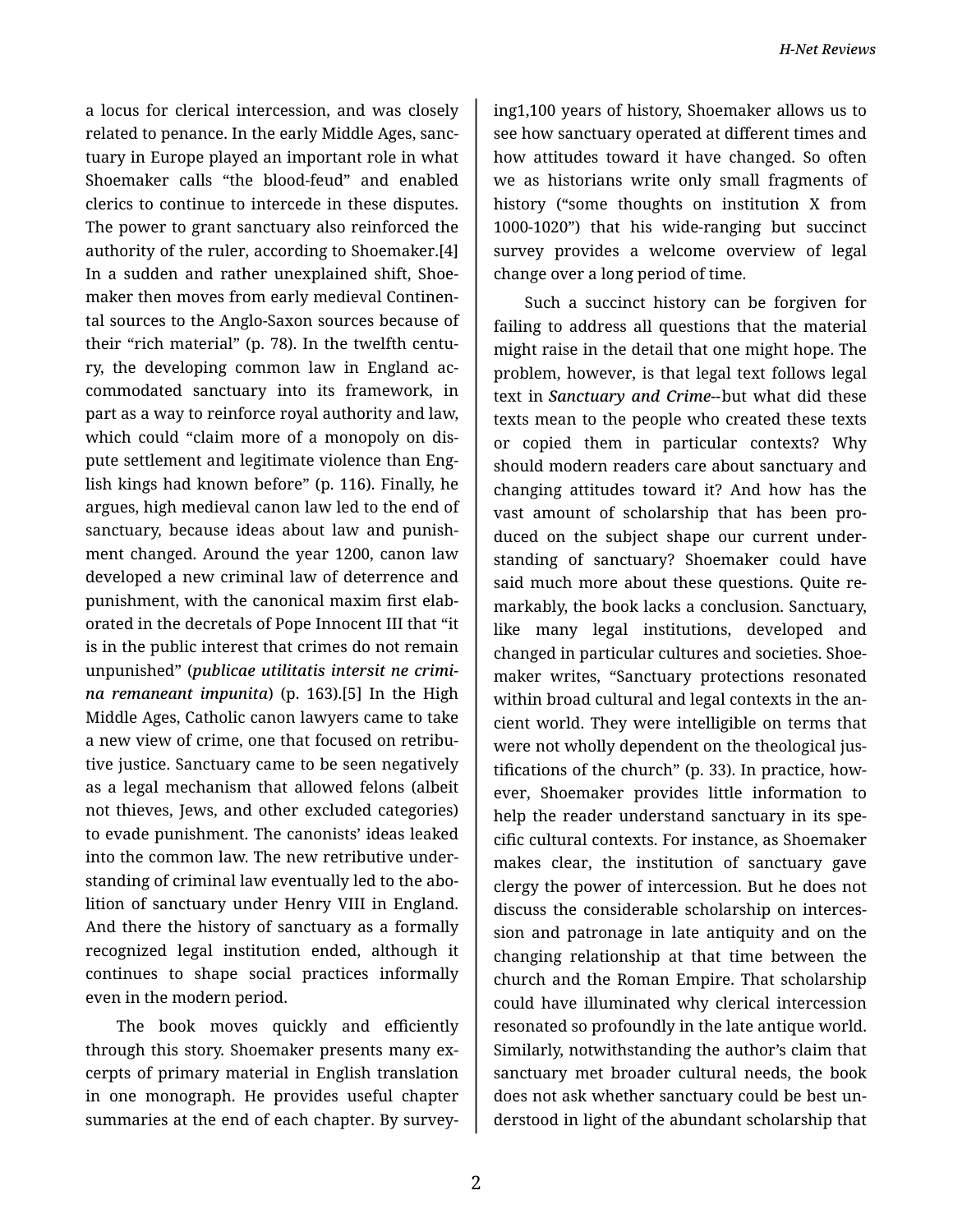discusses ritual practices and social dramas in late antiquity or, for that matter, in any period he studies. Shoemaker does not consider how litera‐ ture on the sacrality of space and the boundaries created by sacred space might be relevant, nor does he steer the reader to such literature.[6] It is indeed possible to write about sanctuary as a le‐ gal institution and still locate sanctuary in partic‐ ular contexts, dramas, and spaces, as Rob Meens has done.[7]

*Sanctuary and Crime* lacks discussions of and sometimes even citations to the secondary litera‐ ture that anticipates its arguments and that pre‐ sumably would have informed Shoemaker's views. A sweeping but short historical survey can‐ not by definition engage in depth with all the questions raised by scholars studying sanctuary. Yet readers would surely want to know the impor‐ tant questions that have been raised and would want to be referred to additional reading. For late antiquity, Shoemaker acknowledges only in an endnote that others have long linked sanctuary and clerical intercession. One might expect to see that in the text.[8] In the text, he mentions the work of Anne Ducloux and Harald Siems, but does not clarify the relationship between their work and his argument. For the early Middle Ages, Shoemaker relegates Daniela Fruscione's *Asyl bei den germanischen Stämmen im frühen Mittelalter* (2003) to an endnote, where he describes it as "ex‐ haustively" listing "the law code references to ear‐ ly medieval sanctuary" (p. 194n4). Fruscione does not simply "catalogue"; her theoretically ambi‐ tious book works to bring anthropological litera‐ ture into conversation with the early medieval sources. In addition, when Shoemaker discusses the early modern period and the demise of sanc‐ tuary, he apparently repeats the arguments of Tr‐ isha Olson without crediting them in the manner one would expect (pp. 152-153).[9] Drawing on the work of Richard Fraher and Laurent Mayali, Ol‐ son argues that the medieval canonists developed new ideas about retribution and deterrence in criminal law in canon law, and thus sanctuary

came to be seen as letting wrongdoers off the hook. Shoemaker uses the same explanation, cit‐ ing Fraher but not Olson. Shoemaker clearly knew about Olson's work but refers to it only obliquely. [10]

In addition, Shoemaker does not cite litera‐ ture that provides further nuances or possible challenges to his factual claims and analytical conclusions. The so-called blood-feud, for in‐ stance, is central to Shoemaker's argument. He writes that sanctuary during the central Middle Ages was "intimately connected to social contexts that historians generally treat under the rubric of blood feud" (p. 48). The reader might want to know about the recent, lively discussions of feud and vengeance in the secondary literature, some of which problematizes the term "blood feud."[11] The contemporary scholarship on feuds and vio‐ lence shines an important light on the legal sources. It also complicates Shoemaker's conclu‐ sion that sanctuary played an important role in "the blood-feud," especially given that hostilities between groups and individuals took many differ‐ ent forms that the term "blood-feud" does not ad‐ equately address.[12] Not only does Shoemaker's failure to engage with much secondary literature make some of his arguments seem more original than they, in fact, are. But it also makes other ar‐ guments seem more obviously correct than they are.

*Sanctuary and Crime* describes the age-old debates about the institution of sanctuary as de‐ bates about restorative versus retributive systems of justice. Shoemaker's clearly written survey pro‐ vides a wealth of excerpts of primary sources in English translation, along with concise descrip‐ tions of the ways in which that particular legal practice might have made sense in unique ways at particular times and places over 1,100 years. This will make the book attractive to teachers and to those who wish to begin their own research into the phenomenon of sanctuary. Hopefully, those who read it and those who teach it will bear in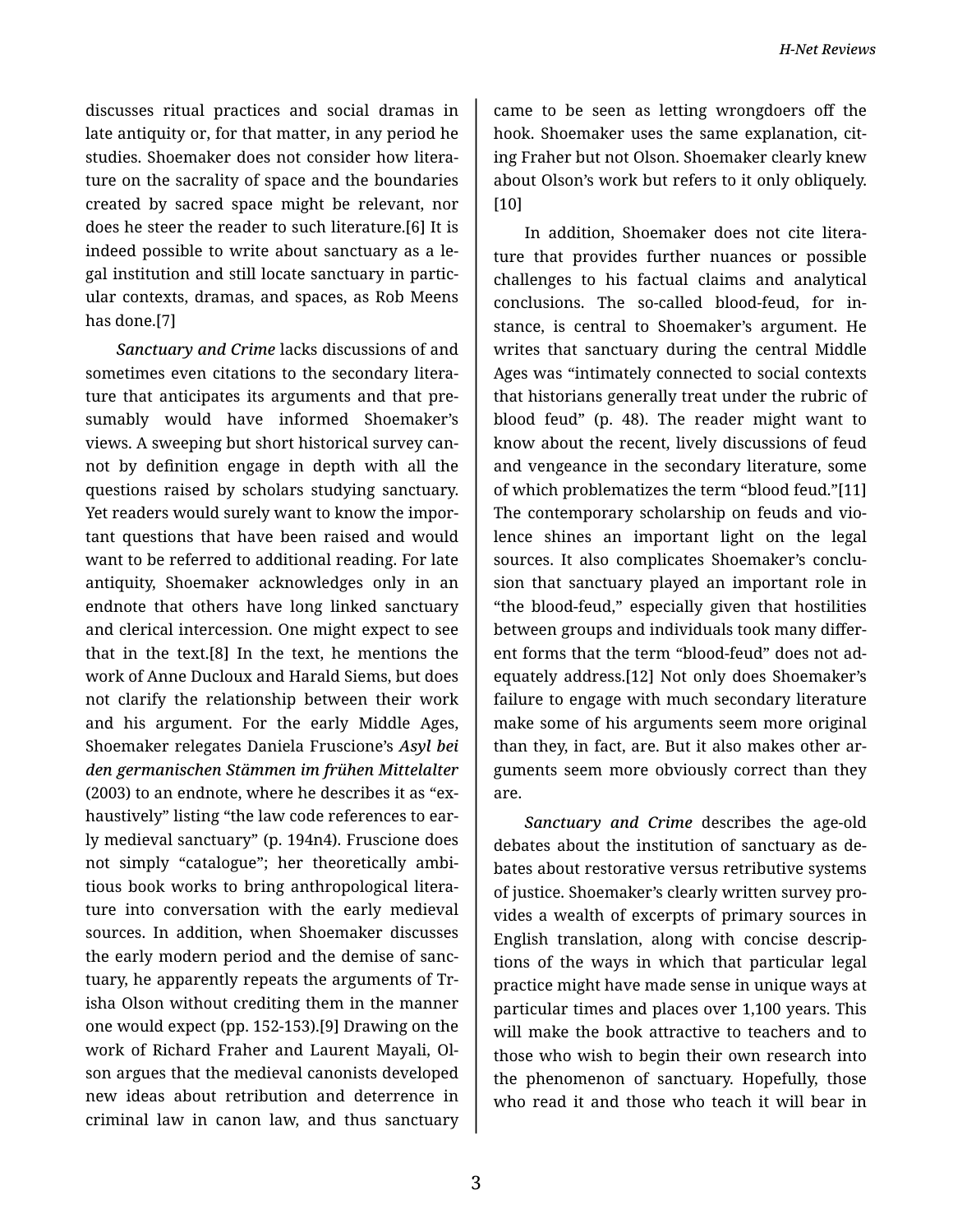mind that there are a wealth of other secondary materials, not all of which are given the attention that they deserve. Anyone interested in the subject must look to the rich secondary literature and the primary sources as well.

**Notes** 

[1]. Philip Haillie, Lest Innocent Blood Be Shed: The Story of the Village of Le Chambon and How Goodness Happened There (1979; repr., New York: Harper Perennial, 1994), 109-111. I am indebted to Judith Kay for this reference.

[2]. See, for example, Ann Crittenden, Sanctuary: A Story of American Conscience and the Law in Collision (New York: Grove Press, 1988). See also Landon Hitchcock and Christopher Mitchell, eds., Zones of Peace (Bloomfield: Kumarian Press, 2007).

[3]. Timothy Longman, Christianity and Genocide in Rwanda (Cambridge: Cambridge University Press, 2010), 4-5. I thank Kay for her help with this reference.

[4]. See Barbara Rosenwein's argument about immunities in Negotiating Space: Power, Restraint, and Privileges of Immunity in Early Medieval Europe (Ithaca: Cornell University Press, 1999).

[5]. Kenneth Pennington argues that jurists working in Innocent III's curia probably formulated this maxim, and not Innocent himself. Pennington also provides a precise explanation of the origins of the maxim. Shoemaker does not cite Pennington's work. Kenneth Pennington, "Innocent III and the Ius commune," in Grundlagen des Rechts: Festschrift für Peter Landau zum 65. Geburtstag, ed. Richard Helmholz, Paul Mikat, and Michael Stolleis (Paderborn: Schöningh, 2000), 349-366.

[6]. See, for example, Rosenwein, Negotiating Space.

[7]. Rob Meens, "Sanctuary, Penance, and Dispute Settlement under Charlemagne: The Conflict between Alcuin and Theodulf of Orléans over a

Sinful Cleric," Speculum 82 (2007): 277-300. See also Rob Meens, "Violence at the Altar: The Sacred Space around the Grave of St. Martin of Tours and the Practice of Sanctuary in the Early Middle Ages," in Ritual and Space in the Middle Ages: Proceedings of the 2009 Harlaxton Symposium, ed. Frances Andrews (Donington: Shaun Tyas, 2011), 71-89.

[8]. He states in an endnote that "the close connection between ecclesiastical sanctuary and episcopal intercession has been recognized in the historical scholarship" (pp. 183-184n74).

[9]. Trisha Olson, "Of the Worshipful Warrior: Sanctuary and Punishment in the Middle Ages," St. Thomas Law Review 16 (2004): 473-549, esp. 478.

[10]. Shoemaker writes only, "Recent essays by Trisha Olson have also correctly stressed the conciliatory aspects of medieval sanctuary law, situating sanctuary practice within penitential discipline in the central Middle Ages and helpfully reminding us of the theological commitments that undergirded medieval sanctuary practices" (p. 4).

[11]. Paul R. Hyams, "Was There Really Such a Thing as Feud in the High Middle Ages?" in Vengeance in the Middle Ages, ed. Susanna A. Throop and Paul R. Hyams (Burlington: Ashgate, 2010), 156. See also Guy Halsall's discussion of the problems with the term "feud" and the variety of social interactions it could describe in "Violence and Society in the Early Medieval West: An Introductory Survey," in Violence and Society in the Early Medieval West, ed. Guy Halsall (Woodbridge: Boydell & Brewer, 1988), 1-45.

[12]. Shoemaker discusses the canon law collection of bishop Burchard of Worms (ca. 1015), which he incorrectly dates to the "late eleventh" century" (p. 72). But he does not take advantage of Burchard's secular law collection, the Lex familiae, and its texts on feuds, nor the secondary literature.